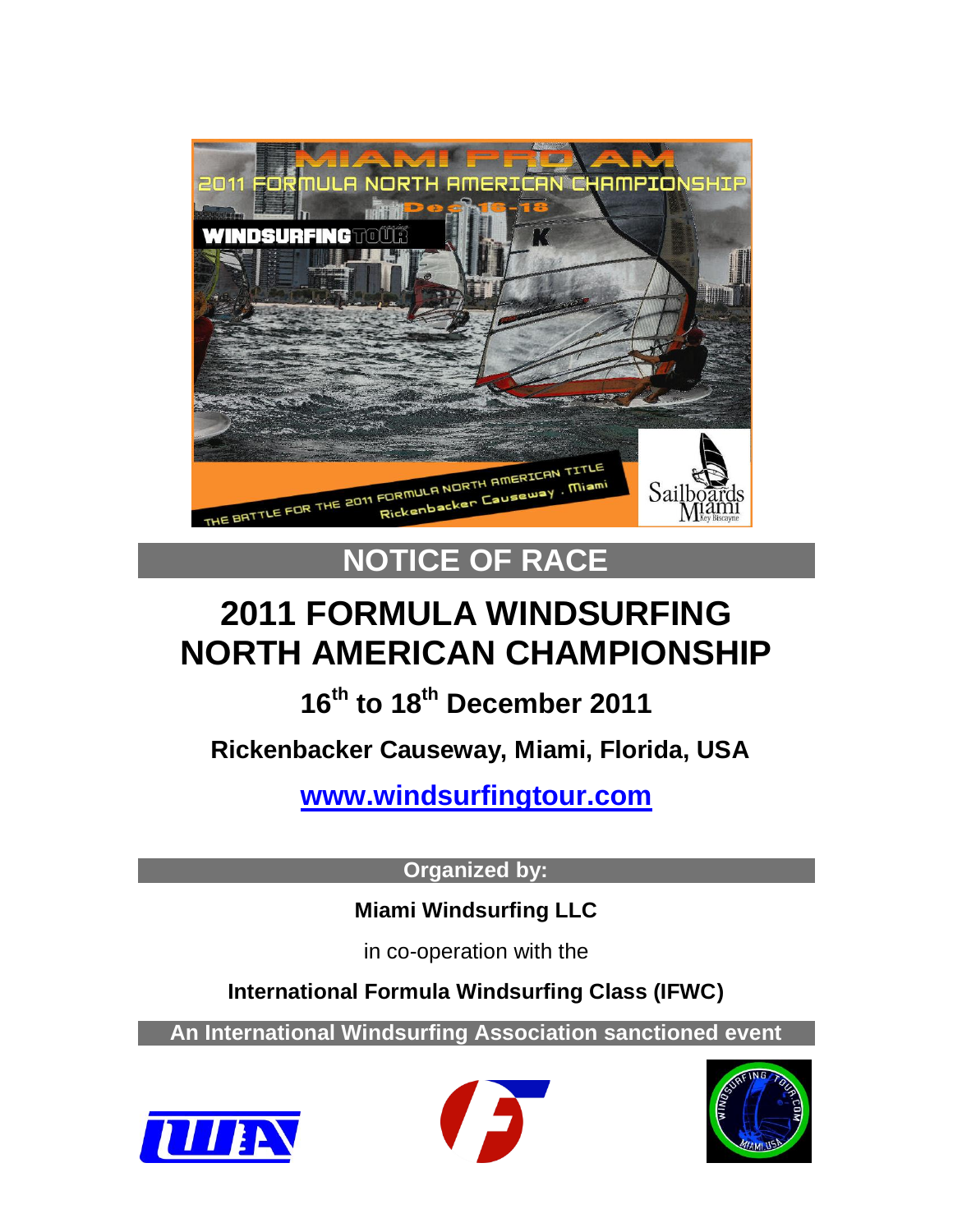# **1 RULES**

- 1.1 The event will be governed by the rules as defined in The Racing Rules of Sailing – Windsurfing Competition Rules.
- 1.2 The IFWC Class Rules and Championship Rules.
- 1.3 No national prescriptions will apply.
- 1.4 If there is a conflict between languages the English text will take precedence.

# **2 ADVERTISING**

Boards may be required to display advertising chosen and supplied by the organizing authority. ISAF Regulation 20 'Advertising Code' shall apply.

# **3 DIVISIONS**

- 3.1 Gender Men and Women.
- 3.2 Age -
- 3.2.1 A Junior shall be under the age of 17 born in or after 1995.
- 3.2.2 A Youth shall be under the age of 20 born in or after 1992.
- 3.2.3 A Master is a man who has reached the age of 35 (born in or before 1975), or a woman who has reached the age of 30 (born in or before 1980).
- 3.2.4 A Grand Master is a man who has reached the age of 35 (born in or before 1965), or a woman who has reached the age of 30 (born in or before 1970).
- 3.3 An open, 'Free Formula', division is available to competitors unable to meet the IFWC Class Rules.
- 3.4 A minimum of 5 competitors is required to constitute a division.

# **4 ELIGIBILITY AND ENTRY**

- 4.1 All entries shall meet the requirements of ISAF Regulation 19-Eligibility Code.
- 4.2 Competitors shall be members of a National Formula Class Association which is a paid up member of IFWC. Membership formalities can be completed on site.
- 4.3 Eligible competitors can enter by completing the form which will be available on [www.windsurfingtour.com](http://www.windsurfingtour.com/)
- 4.4 Competitors shall present the following at registration:
	- [Original Entry Form](http://www.internationalwindsurfing.com/userfiles/documents/FW_North_Americans_Miami_2011_Form_1.pdf)
	- Proof of age
	- [Parental/legal Guardian Assent](http://www.internationalwindsurfing.com/userfiles/documents/FW_North_Americans_Miami_2011_Form_2.pdf) *for those under age of 18*
	- [Medical Treatment Permission](http://www.internationalwindsurfing.com/userfiles/documents/FW_North_Americans_Miami_2011_Form_3.pdf) *- for those under age of 18 or on their parents medical insurance policy*

## **5 FEES**

- 5.1 The required entry fee is US\$120, except for Youth when the fee will be US\$100.
- 5.2 Entries received after **November 30th** will be charged an additional **US\$20.**
- 5.3 Entry fees paid at registration shall be in cash only US\$.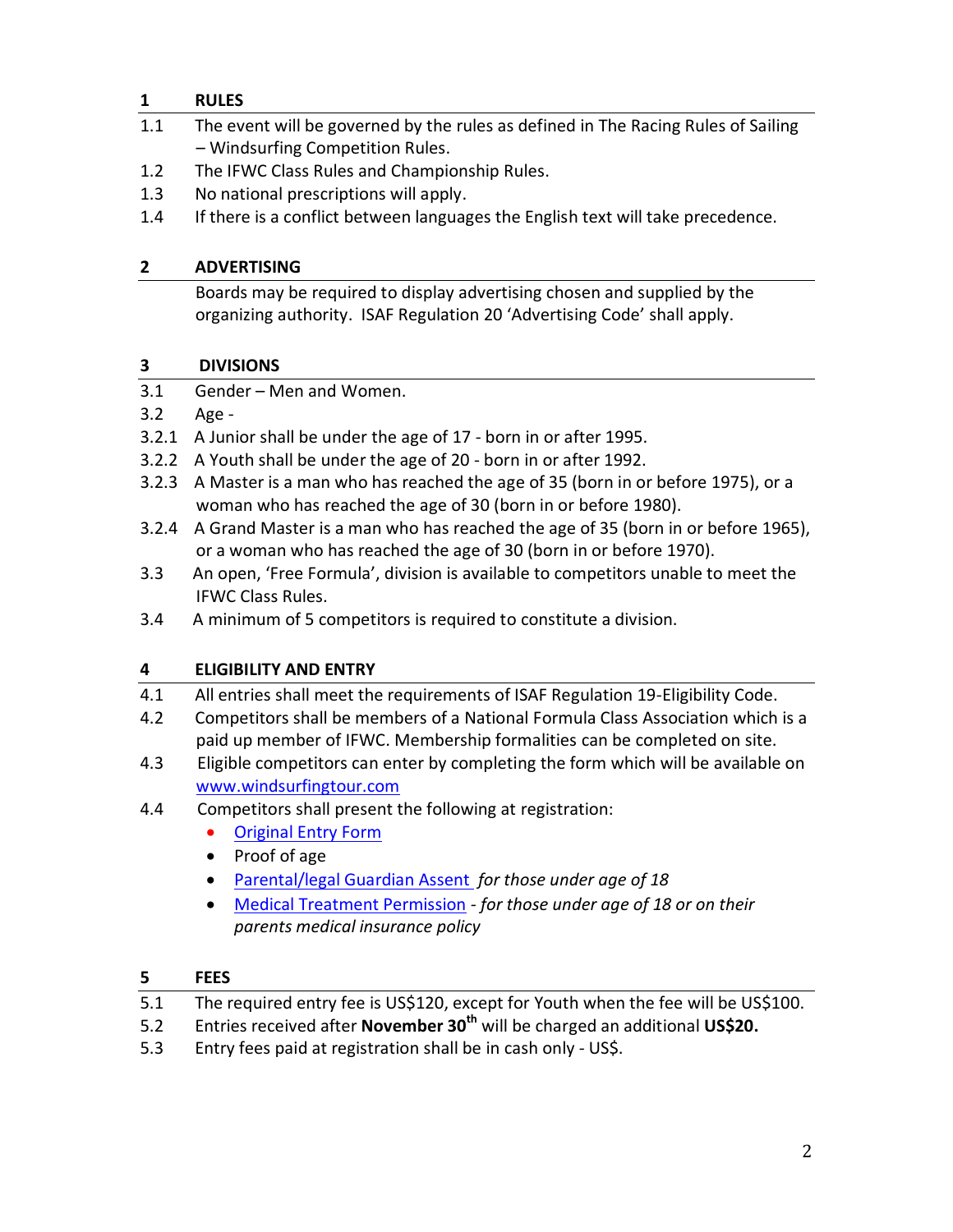#### **6 RACE FORMAT**

- 6.1 The Championship shall be a single discipline, *course racing,* "open entry" event.
- 6.2 Men and women, boys and girls, may race together.
- 6.3 Competitors shall race a maximum of 5 races per day, in a maximum 15 race series.
- 6.4 Three races are required to validate the championship.

#### **7 SCHEDULE**

| Thursday 15 Dec | 1000-1800 | Early arrival, training & registration |
|-----------------|-----------|----------------------------------------|
| Friday 16 Dec   | 0800-1000 | Registration                           |
|                 | 1100      | Skippers meeting                       |
|                 | 1200      | Racing                                 |
|                 | 2000      | <b>Welcoming Dinner</b>                |
| Saturday 17 Dec | 0900      | Skippers meeting                       |
|                 | 1000      | Racing                                 |
| Sunday 18 Dec   | 0900      | Skippers meeting                       |
|                 | 1000      | Racing                                 |
|                 | 1700      | Last possible warning signal           |
|                 | 1900      | Prize giving                           |
|                 |           |                                        |

7.1 The first possible warning signal will be made each day at 1000hrs, except for the first day when the first possible warning signal will be displayed at 1200hrs.

### **8 EQUIPMENT & EQUIPMENT INSPECTION**

- 8.1 All competitors shall bring their own equipment.
- 8.2 An Equipment Inspection Form, which will be available at registration, shall be returned to the Event Equipment Inspector before the start of competition
- 8.3 Equipment inspections may be made at any time during the event.
- 8.4 Unless otherwise directed by the organizing authority, boards and equipment shall be launched and retrieved from the designated area at the event site.

#### **9 SAILING INSTRUCTIONS**

The sailing instructions (SI's) will be available upon registration. Any changes to the SI's shall be approved by the Class Representative at the event.

#### **10 COURSES**

Courses will be as described in the sailing instructions.

#### **11 PROTEST COMMITTEE**

An 'Independent Protest Committee' will be appointed according to WCR 91(a).

#### **12 SCORING**

Scoring will be according to the WCR Appendix A, and using the Low Points Scoring System. IFWC 13.5 shall apply for discards.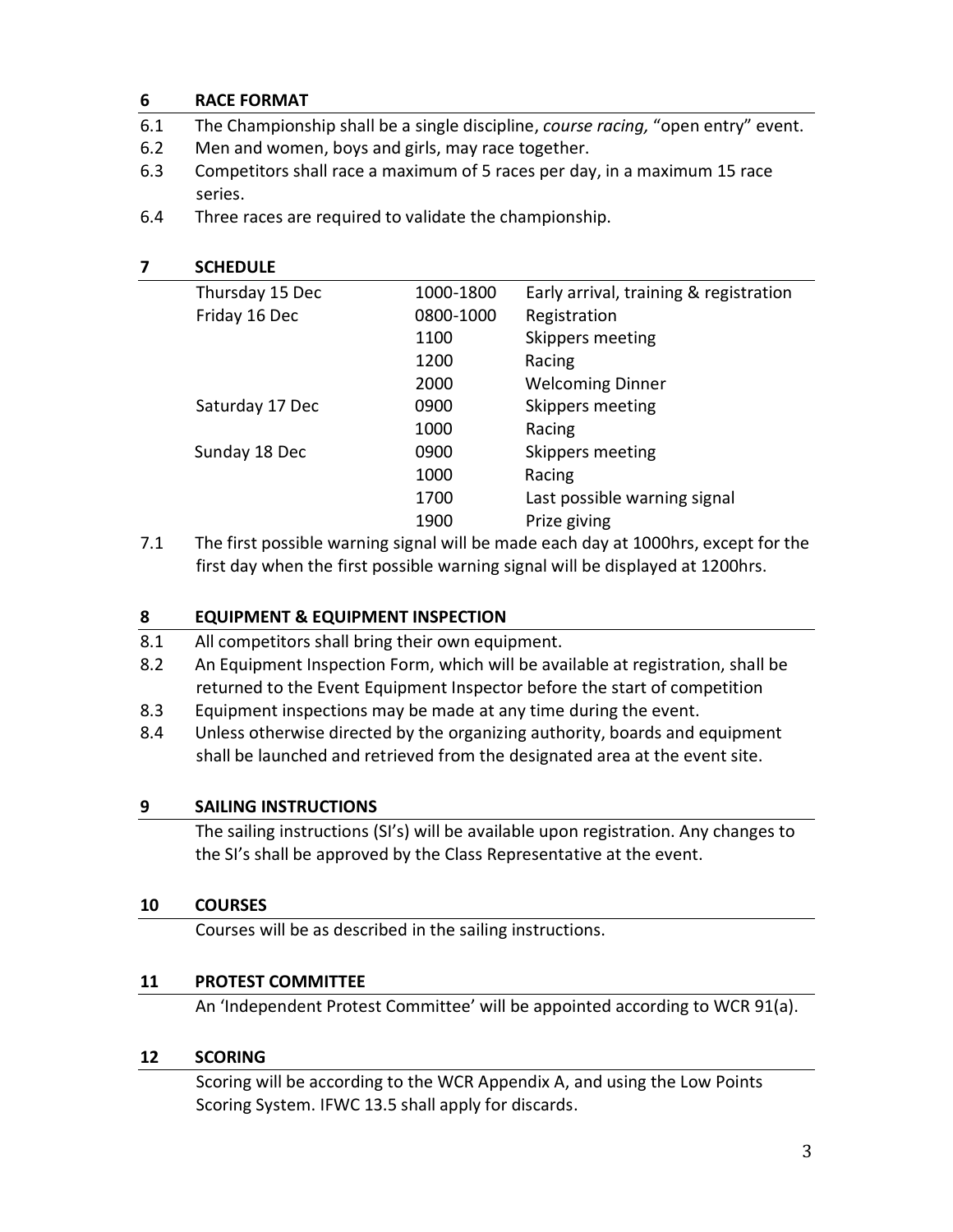#### **13 SUPPORT BOATS**

Competitor support boats are not permitted.

#### **14 SAFETY**

14.1 If personal buoyancy is prescribed every competitor and support boat crewmember shall wear a personal flotation device that shall conform to the minimum standard of ISO 12402-5 (level 50), or as specified in the SI's.

#### **15 PRIZES**

- 15.1 Prizes will be awarded to the first three competitors of each properly constituted division. Properly constituted divisions will be posted on the official notice board after the completion of registration.
- 15.2 The first man and the first woman in each division, eligible to compete for a North American national class association, will be declared - **"2011 North American Formula Windsurfing (division) Champion"**.
- 15.3 IFWC World Ranking points will be awarded according to the overall ranking of all competitors entered in the championship.

#### **16 OFFICIAL CEREMONIES**

Competitors are requested to attend the event's social functions; however, the organising authority may refuse entry to those whose standard of attire is not commensurate with the occasion.

#### **17 DISCLAIMER OF LIABILITY**

Competitors participate in the event entirely at their own risk, see WCR 4 - Decision to Race. The organising authority or any of their officials or representatives or the sponsors or their officials or representatives will not accept any liability for material damage or personal injury or death sustained in conjunction with or prior to, during or after the event.

#### **18 INSURANCE**

Each participating board shall be insured with valid third party liability insurance with a minimum cover of US\$500.000 per event or the equivalent amount in another currency.

#### **19 RIGHT TO USE NAME AND LIKENESS**

In registering for the event, competitors automatically grant to the Organising Authority the right in perpetuity to make, use and show from time to time at their discretion, any motion pictures, still pictures and live, taped or filmed television and other reproduction of them, taken during the period of the event, for the said Event as defined in the Notice of Race and Sailing Instructions in which he/she participates without compensation.